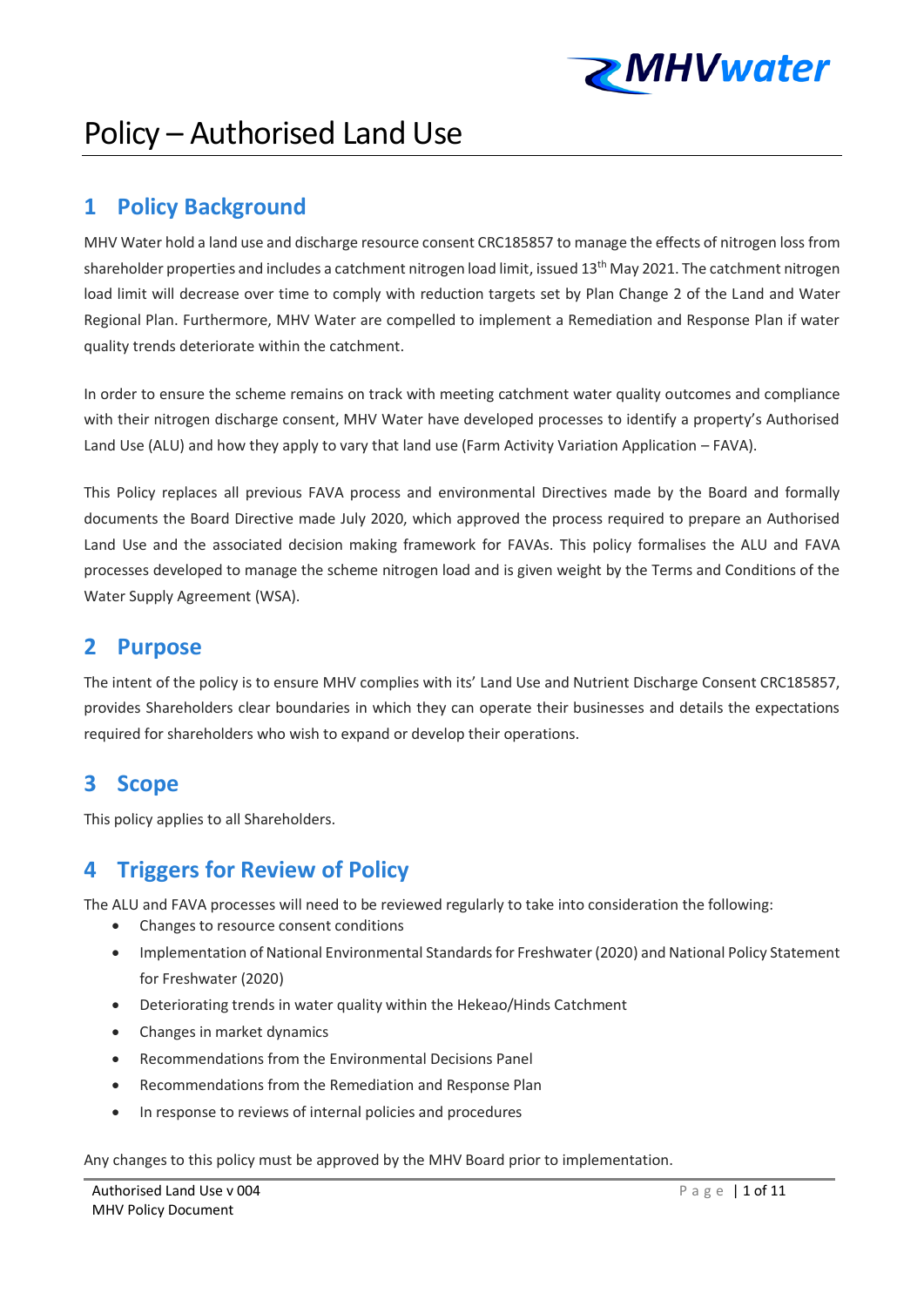

# **5 Policy Details**

The company requires compliance with all aspects of this policy so that adherence to the land use and discharge consent can be maintained and improved environmental outcomes can be achieved/demonstrated.

# **6 Definitions**

| <b>Term</b>                                                                       | <b>Definition</b>                                                                                                                                                                                                                                                                                                |  |
|-----------------------------------------------------------------------------------|------------------------------------------------------------------------------------------------------------------------------------------------------------------------------------------------------------------------------------------------------------------------------------------------------------------|--|
| <b>Authorised Land Use (ALU)</b>                                                  | A summary of the land use for a Property reflecting activities<br>which were permitted to occur between 2014-2020                                                                                                                                                                                                |  |
| <b>Certified</b><br><b>Nutrient</b><br><b>Management</b><br><b>Advisor (CMNA)</b> | Means a person accredited under the Nutrient Management<br><b>Advisor Certification Programme</b>                                                                                                                                                                                                                |  |
| <b>Effective Area</b>                                                             | Land within a property on which farming activities are undertaken                                                                                                                                                                                                                                                |  |
| <b>Environmental Decisions Panel (EDP)</b>                                        | An independent panel appointed by the Board to make FAVA<br>decisions in line with MHV policy                                                                                                                                                                                                                    |  |
| Farm Activity Variation Application<br>(FAVA)                                     | Request for permission from the scheme to vary land use in a<br>manner which may increase N losses in the long term                                                                                                                                                                                              |  |
| <b>Farm Environment Plan (FEP)</b>                                                | Plan to enable farmers to identify and mitigate the on farm risks<br>associated with their farm system to drive improved<br>environmental, cultural, social and economic outcomes                                                                                                                                |  |
| <b>Good Management Practice (GMP)</b>                                             | As defined in the document Industry Agreed Good Management<br>Practices relating to water quality (September 2015)                                                                                                                                                                                               |  |
| <b>Nutrient Discharge Allowance (NDA)</b>                                         | Is the nitrogen loss limit for a property used to compare the<br>impact of a FAVA application                                                                                                                                                                                                                    |  |
| <b>Permitted Land Use (PLU)</b>                                                   | An Authorised Land Use prepared to reflect permitted land use<br>for a specified property following approval of a FAVA by MHV.                                                                                                                                                                                   |  |
| Property                                                                          | Means any contiguous area of land, including land separated by a<br>road or river, held in more than one ownership, that is utilised as<br>a single operating unit, and may include one or more certificates<br>of title                                                                                         |  |
| <b>Retrospective Farm Activity Variation</b><br><b>Application (FAVA)</b>         | A FAVA application is required where a land use change occurred<br>after 1 June 2018 without approval from the company.                                                                                                                                                                                          |  |
| <b>Sensitive Receptor</b>                                                         | Means areas of wetland, surface water bodies and riparian areas,<br>sites of cultural significance (as may be further defined in<br>consultation with Te Rūnanga o Arowhenua) and, in the case of<br>any land located within a Community Drinking Water Protection<br>Zone, the Community Drinking Water Supply. |  |
| <b>Significant Change</b>                                                         | In relation to the farming activity on a Property means:                                                                                                                                                                                                                                                         |  |
|                                                                                   | (a) an increase in the area irrigated by more than 10<br>hectares;                                                                                                                                                                                                                                               |  |
|                                                                                   | (b) an increase in the area used for dairy farming (being the<br>use of land by milking dairy cows) (whether irrigated or<br>not) by more than 10 hectares;                                                                                                                                                      |  |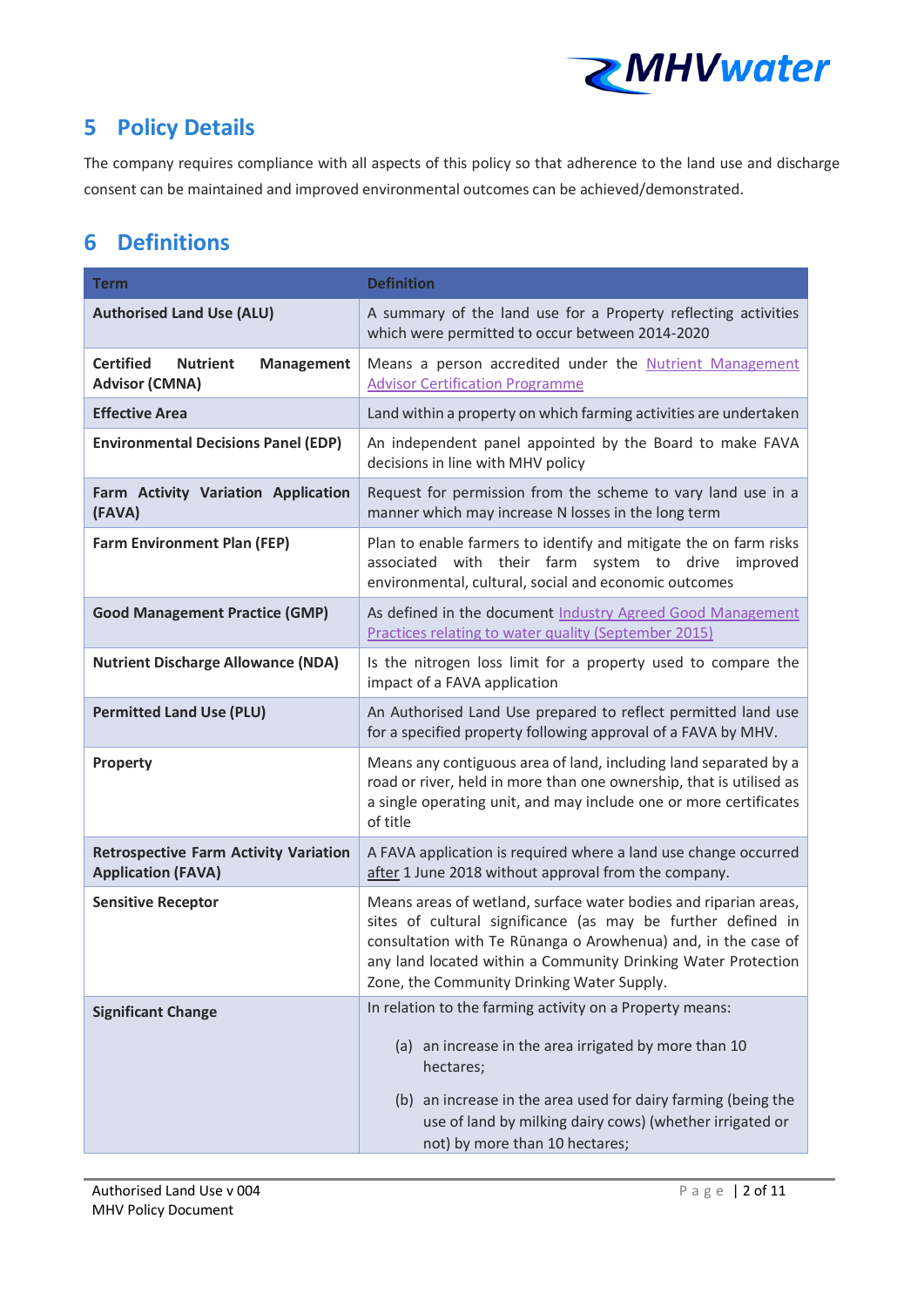

|                  | (c) any increase in the area used for intensive winter<br>grazing (being the grazing of livestock on annual forage<br>crop at any time in the period 1 May to the following 30<br>September); and |
|------------------|---------------------------------------------------------------------------------------------------------------------------------------------------------------------------------------------------|
|                  | (d) any increase in the area on a property of dairy support<br>land (being the farming of non-milking dairy cows,<br>including heifers),                                                          |
|                  | as compared to the maximum area used on that Property in any<br>year (being the period of 1 July to 30 June) in the period 1 July<br>2014 to 30 June 2019 <sup>1</sup> .                          |
| <b>The Board</b> | The Board of directors of MHV                                                                                                                                                                     |

### **6.1 Authorised Land Use (ALU)**

The ALU is determined by using the Farm Environment Plan (FEP) and Nutrient Budget data provided to MHV during the course of the previous nutrient discharge resource consent CRC183851<sup>2</sup> to identify maximum permitted land use parameters. For the avoidance of doubt, the permitted land use excludes one-off abnormalities as a result of biosecurity or climate extremes and any non-approved intensified land use.

The ALU identifies:

- Significant change triggers
- Other potential FAVA triggers for a property, based on the maximum permitted seasonal land use which has occurred under CRC183851
- If a retrospective FAVA is needed
- A permitted land use which can be audited and easily monitored
- If property is sold or leased the parameters within which the farming activities may be continue by the purchaser or leasee without FAVA approval by MHV

The permitted seasonal maximum irrigated area, winter grazing area, stocking rate, supplements and fertiliser usage are recorded. All Properties will have their ALU confirmed by the end of Dec 2021, however, the information is available upon request prior to this date if required for a land sale or other requirement.

Where a Farm Activity Variation was approved for a property prior to 13<sup>th</sup> May 2021, the implemented farm system subsequent to the approval will be included for the Authorised Land Use.

<sup>&</sup>lt;sup>1</sup> For clarity, any increase in irrigation area, or the area of land used for Dairy Farm Land and Dairy Support Land for the purpose of assessing if a change is "significant" is defined based on the primary land use mapped for the property in the MHV QGIS mapping system at the commencement date of resource consent CRC185857 (13<sup>th</sup> May 2021) as confirmed by the Authorised Land Use. <sup>2</sup> Previously CRC121664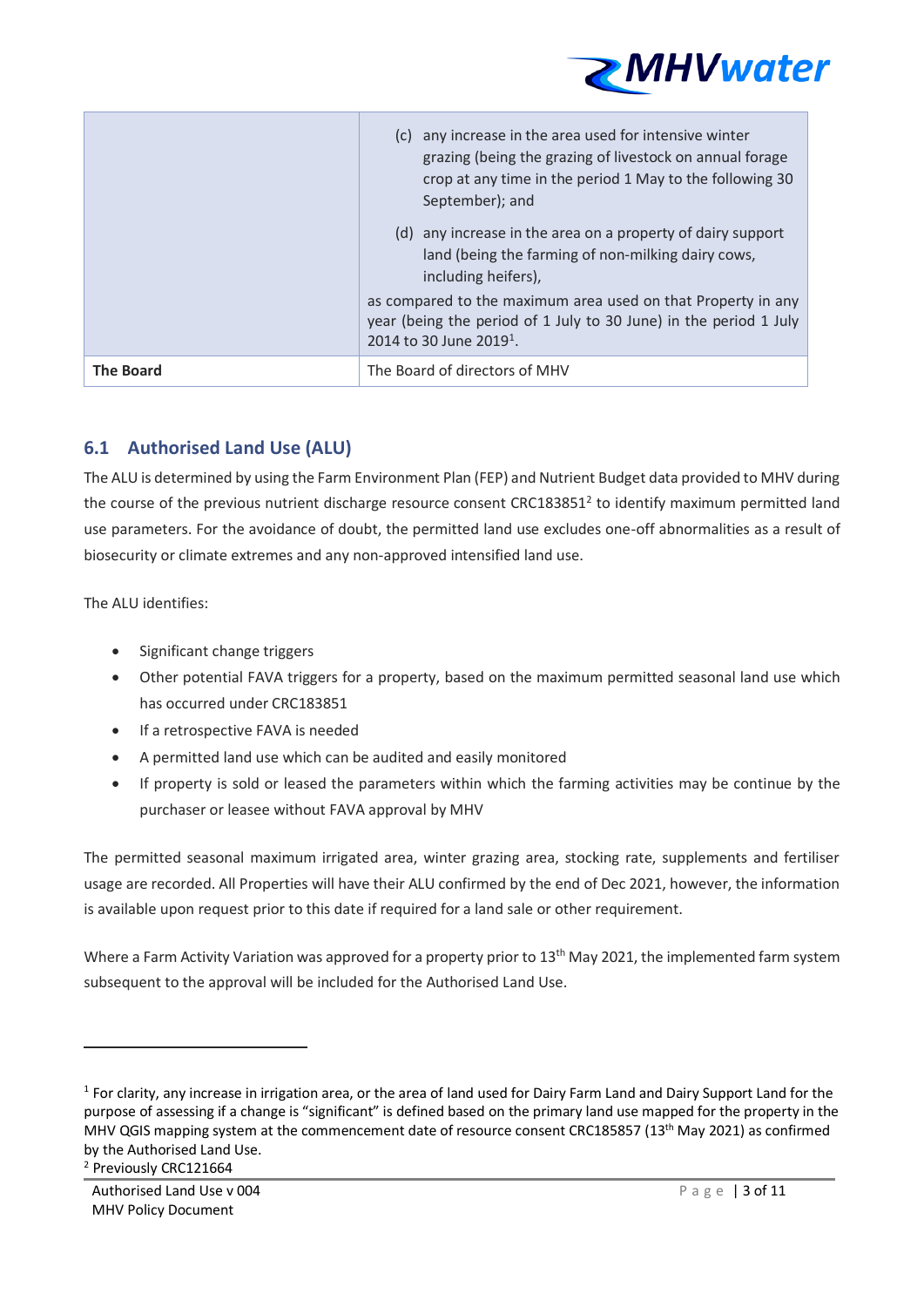

Where a Farm Activity Variation has been approved after 13<sup>th</sup> May 2021, a Permitted Land Use (PLU) will be prepared to reflect the approved farm system. However, the risk level of any future FAVA will be assessed against the original Authorised Land Use.

Shareholders will have the opportunity to review ALUs and will be provided with 15 working days to provide further objective evidence to correct any errors.

### **6.2 Significant Change**

Resource consent CRC185857 introduce a number of requirements to manage the effects of "significant change". These include:

- $\triangleright$  All Significant Changes must first be approved by MHV Water
- $\triangleright$  MHV Water cannot grant approval for a Significant Change unless:
	- o Change does not result in an increase in catchment contaminant load or concentration relative to what occurred at 2 September 2020
	- o Any adverse effects on sensitive receptors are avoided remedied or mitigated
- $\triangleright$  Additional reporting and auditing requirements for significant changes

This policy describes the steps necessary to manage Significant Changes.

### **6.3 Farm Activity Variation Application (FAVA)**

A FAVA is required where a Shareholder seeks a Significant Change or to vary the Authorised Land Use (ALU) on their Property for activities at risk of increasing nitrogen losses in the long term. Examples of variations in land use which are not "significant" under the consent, but require approval include, but are not limited to:-

- Long term increase in stocking rate relative to what was permitted
- Increase in irrigated area less than 10 ha
- Any intensification of your dairy system (e.g. move from Dairy system 2 to Dairy system 3)
- Change in land use
- Increase in effective area

Where a proposed variation meets at least one of the above criteria (either for a new property entering the scheme or for an existing property), the change is long term, and likely to result in an increase in nitrogen losses, then the applicant will need to apply for a Farm Activity Variation.

A **Retrospective FAVA** is required where a land use change has occurred **after 1 June 2018** without express approval from MHV Water Itd.

For the avoidance of doubt, a retrospective FAVA is required to maintain any land use change which required approval by MHV under CRC183851 after 1 June 2018, unless approval has already been given by MHV.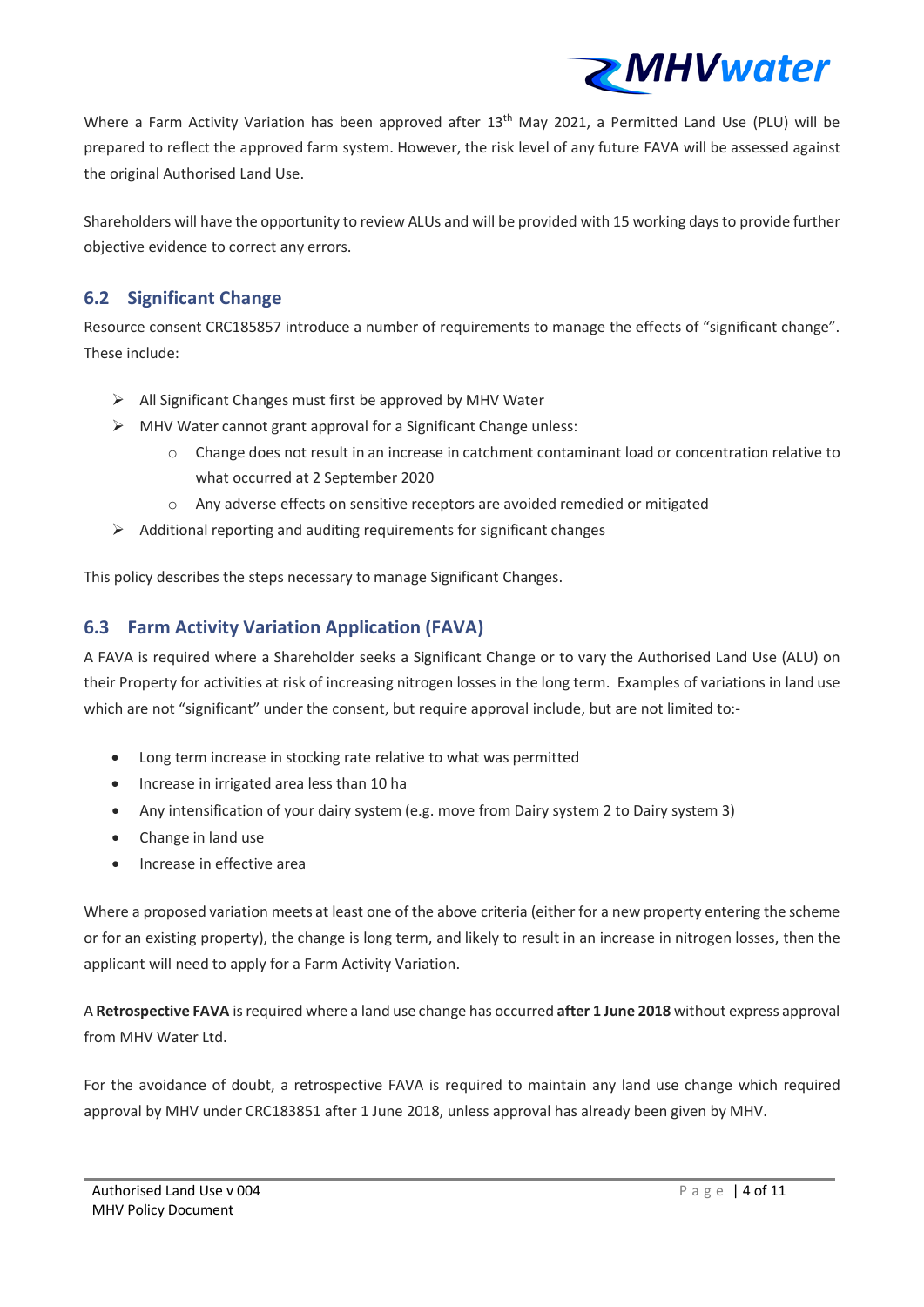

If a Shareholder has not yet had their ALU confirmed and seeks to make any change to their farm system it is the Shareholders responsibility to call the MHV Team to confirm they would not trigger a FAVA prior to making any change.

A number of farming activities are covered by the new rules in the National Environmental Standards for Freshwater (2020). These activities are not presently covered by our Discharge Consent, as such, Shareholders may also require separate consent approval from Environment Canterbury if they are looking to change or vary their land use. We will advise you if you require a separate consent, and such consent would need to be approved by Environment Canterbury prior to your FAVA proceeding.

#### 6.3.1 FAVA Risk Assessments

FAVA Assessments are completed in accordance with the scale of the risk of the proposed activity. Significant change and "High" risk land use variations have a higher threshold for acceptance than "Medium" or "Low" risk applications and require approval by the Environmental Decisions Panel (EDP). "Medium" and "Low" risk applications are reviewed by the Environmental Team and approved by the MHV Water Chief Executive. "Permitted" changes are confirmed by the Environmental Team.

Risk level of variation applications are defined below and are relative to farming activities described in the Authorised Land Use.

| <b>Permitted</b>              | <b>Low Risk</b>                     | <b>Moderate Risk</b>         | <b>High Risk</b>                  | <b>Significant Change</b>           |  |
|-------------------------------|-------------------------------------|------------------------------|-----------------------------------|-------------------------------------|--|
| <b>Confirmation by</b>        | <b>Approval by MHV Water</b>        | <b>Approval by MHV Water</b> | <b>Recommended by EDP,</b>        | <b>Recommended by EDP,</b>          |  |
| <b>Environmental Team</b>     | <b>CE</b>                           | <b>CE</b>                    | <b>Approved by Board</b>          | <b>Approved by Board</b>            |  |
| Increase in irrigated area    | Less than increase 250<br>$\bullet$ | Between 250-750 RSU          | Increase in RSU more<br>$\bullet$ | More than 10 ha new<br>$\bullet$    |  |
| by up to 10 ha, provided      | RSU on land not                     | increase on land not         | than 750 RSU on land              | irrigation                          |  |
| following conditions are      | grazed by dairy                     | grazed by dairy              | not grazed by dairy               | More than 10 ha dairy<br>$\bullet$  |  |
| met:                          | animals                             | animals                      | animals.                          | farm land                           |  |
| New irrigation is spray<br>а. |                                     | Increase below 3% in         | Increase above 3% in<br>$\bullet$ | Any increase in winter<br>$\bullet$ |  |
| or sub-surface                |                                     | RSU on land grazed by        | RSU on land grazed by             | grazing                             |  |
| Property<br>already<br>b.     |                                     | (or proposed to be           | (or proposed to be                | Any increase in dairy<br>$\bullet$  |  |
| audited as being an           |                                     | grazed by) dairy             | grazed by) dairy                  | support land                        |  |
| "A"                           |                                     | animals                      | animals                           |                                     |  |
| No other variation to<br>C.   |                                     | Effective area increase      | Increase in effective             |                                     |  |
| land use occurs               |                                     | less than 10 ha              | area greater than 10              |                                     |  |
|                               |                                     | Increase in irrigated        | ha                                |                                     |  |
|                               |                                     | area less than 10 ha,        | Change in land use<br>$\bullet$   |                                     |  |
|                               |                                     | which does not               | Any change on a<br>$\bullet$      |                                     |  |
|                               |                                     | comply with                  | property with, or                 |                                     |  |
|                               |                                     | permitted conditions.        | adjacent to, a                    |                                     |  |
|                               |                                     |                              | sensitive receptor                |                                     |  |

#### 6.3.2 FAVA Review Criteria

#### *6.3.2.1 Permitted*

Applications for less than 10 ha of new irrigation are assessed against compliance with the permitted conditions. Applicants will need to provide evidence to confirm the following: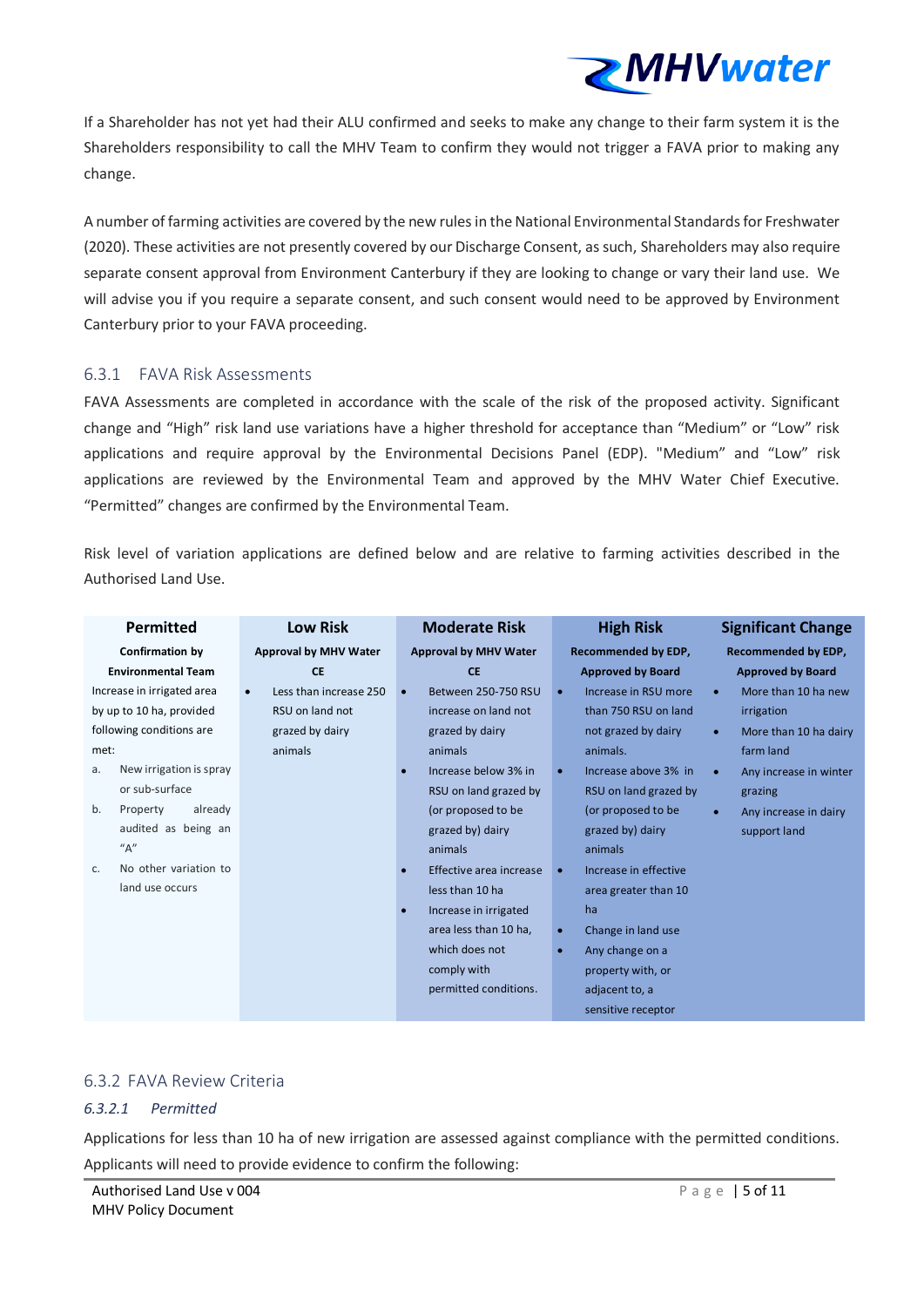

- 1. New irrigation will be spray or sub-surface
- 2. Area of new irrigation less than 10 ha relative to what occurred at September 2020
- 3. Minimum "A" audit status or equivalent
- 4. No other change in land use will occur.

Permitted Activity Confirmation can be provided within 10 working days of receiving all relevant information.

#### *6.3.2.2 Other FAVA*

All other FAVA applications consider the following:

- $\triangleright$  If the change results in an increase in N losses greater than the Nitrogen Discharge Allowance (NDA) or risk non-compliance with scheme N load limit<sup>3</sup>
- $\triangleright$  The Property is able to meet reduction targets
- $\triangleright$  The Property does not rely on an unauthorised intensification on another property (e.g. move winter grazing somewhere else)
- $\triangleright$  Regulatory requirements are complied with
- $\triangleright$  The variation does not have a negative impact on a sensitive receptor
- $\triangleright$  Environmental performance history of the applicant
- $\triangleright$  The proposed variation aligns with the scheme's overall objectives, including promotion of continuous improvement and catchment outcomes being met
- $\triangleright$  Sufficiency of proposed mitigations to ensure the overall catchment outcomes are met

Variations in land use which are deemed "Significant Change" or "High Risk" must also be able to demonstrate the following:

- ➢ The activity will not result in an increase in catchment contaminant loads or concentrations relative to what occurred at September 2020<sup>4</sup>.
- ➢ Adverse effects on sensitive receptors are avoided, remedied or mitigated

All FAVA assessments consider the evidence provided to demonstrate the above criteria are met and are scored in accordance with the Farm Activity Variation Application Standard Operating Procedure.

"Significant Change" and "High Risk" FAVA applications must be prepared by a Certified Nutrient Management Advisor (CNMA), with experience in farm systems and be provided for assessment no less than 20 days prior to a

- 1. Compliance load is less than 90% of the consented nitrogen limit
- 2. Property is currently managed at GMP or better
- 3. Matrix N losses for the property are below the  $15<sup>th</sup>$  percentile for the scheme as calculated from the most recent compliance load calculation
- 4. Proposed Matrix N losses are within 1T and still less than 15<sup>th</sup> percentile loss.
- 5. Proposed activity complies with NDA
- $4$  Generally represented by the effects of the land use permitted to occur at September 2020

<sup>&</sup>lt;sup>3</sup> Generally no increase in N load according to The Matrix. Approval may be granted where the change results in an increase in N loss reported using The Matrix, provided the following conditions are met: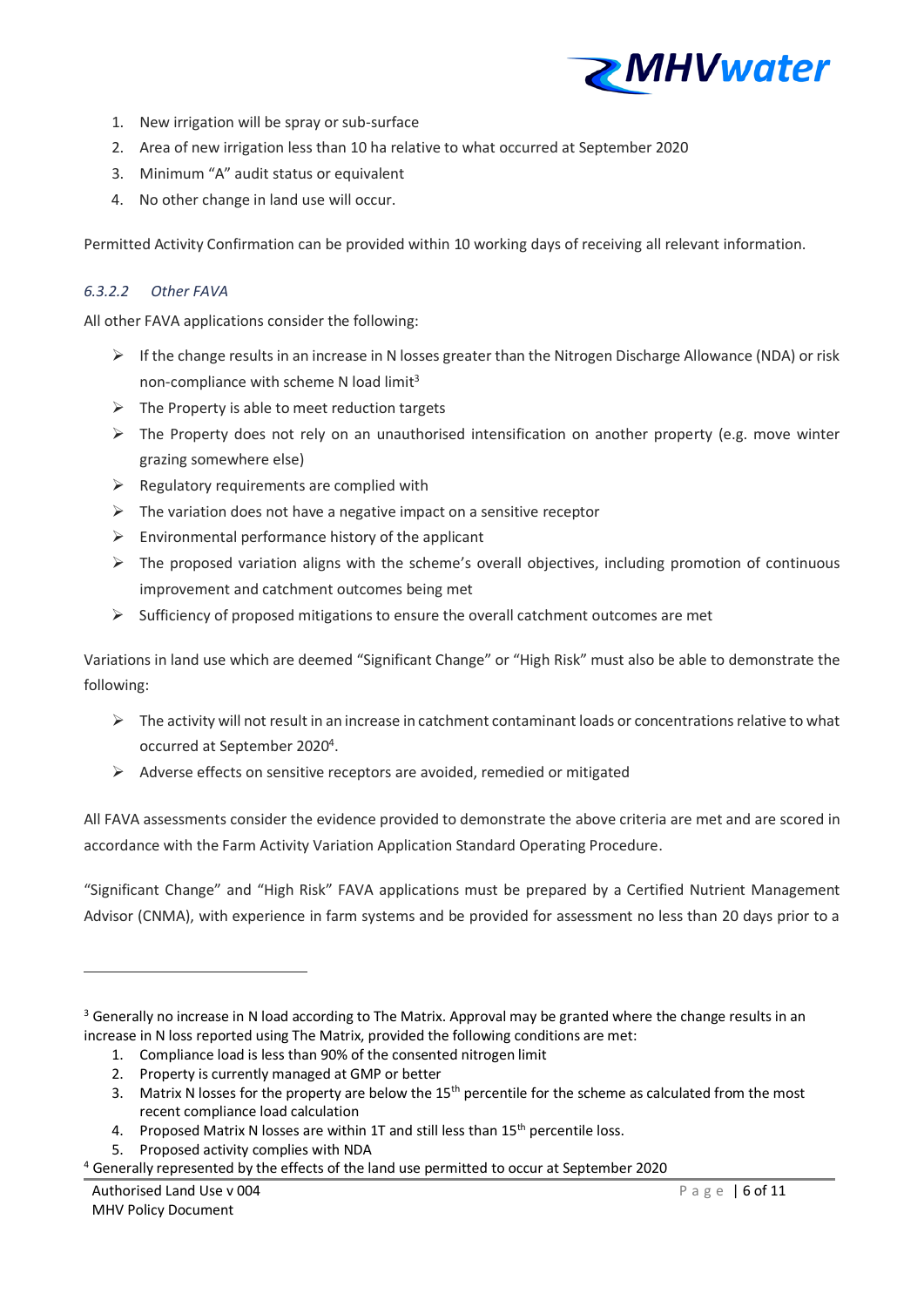

Board meeting. The schedule of these are available on our website, [www.mhvwater.nz.](http://www.mhvwater.nz/) Additional time may be required for particularly complex applications which require external review or advice.

All other FAVAs will be assessed within 15 working days of receipt of a complete application.

#### *6.3.2.3 FAVA Approval Conditions*

Conditions may be placed on FAVA approvals to ensure the following:

- a) Implemented farm system is consistent with approved proposal
- b) Regulatory requirements are met
- c) Actions required to comply with current and future scheme resource consents and policies
- d) Proposed mitigations are actioned

#### **6.4 Nitrogen Discharge Allowance**

A Nitrogen Discharge Allowance (NDA) is a nitrogen load calculated using OverseerFMTM based on the nutrient budgets used to establish the ALU or PLU, standardised to Good Management Practice (GMP). The NDA is only for use in the FAVA decision making process.

The NDA process includes a robustness check of the nutrient budgets on file used for the ALU or PLU. Nutrient budgets which are not robust or reflective of the normal farming operation<sup>5</sup> are excluded from use in the NDA.

The Shareholder will have an opportunity, at their cost, to:

- rectify errors and/or update nutrient budgets which are not robust
- Prepare new nutrient budgets for years where no budget had been prepared

Any new information provided for the completion of the NDA calculation will need to be able to be verified.

#### 6.4.1 NDA for New Land

Where new land joins the scheme, sufficient information will need to be provided to establish the FAVA triggers and NDA for the land, including, but not limited to:

- YE2020 Overseer nutrient budget
- 2020 Irrigation and farm system maps
- 2009-13 Baseline Overseer nutrient budgets
- 2009-13 Baseline irrigation and farm system maps
- Confirmation of the following land use activities within the reference period:
	- $\circ$  Maximum area of intensive winter grazing<sup>6</sup>
	- o Maximum area of irrigation
	- o Maximum area of land used for dairy support activities
	- o Maximum area of land used for dairy farming activities
- Current FEP Audit status

<sup>6</sup> As defined by Section 3 of the National Environmental Standards for Freshwater 2020

<sup>5</sup> Such as impacted from *force majeure* events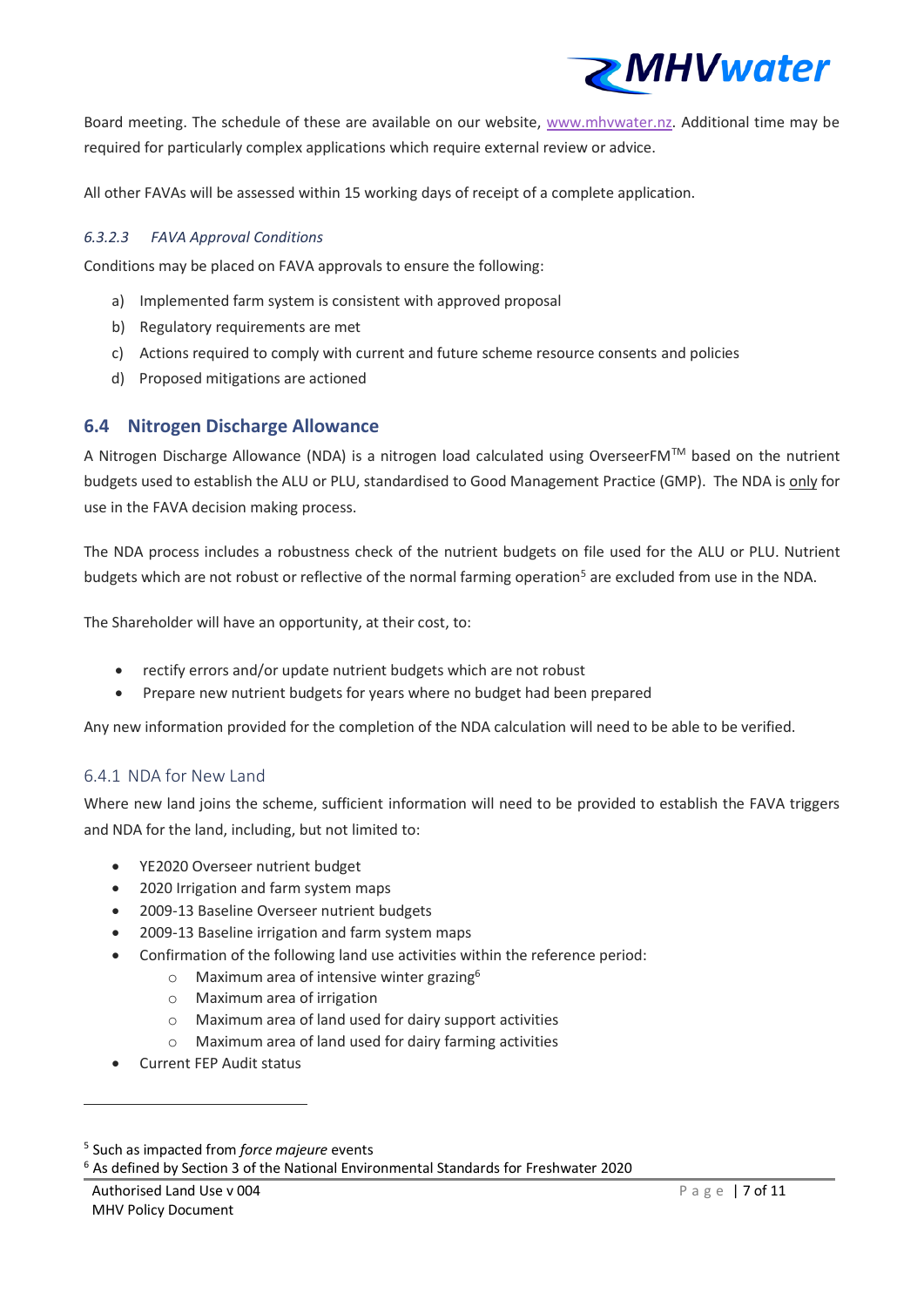

#### • Other information as required

#### 6.4.2 NDA for Farming Enterprises

Where there are multiple properties within a Farm Environment Plan, nutrients, irrigated area and intensive winter grazing area may be aggregated, provided the details have been collected for each individual property within the enterprise.

#### 6.4.3 NDA for Leased Land

Where land is leased, the NDA and FAVA triggers will be calculated for the area of land leased and may be aggregated as a farming enterprise until such time as the lease is expired.

#### 6.4.4 NDA where FAVA Approved

Where a FAVA has been approved between 1st June 2018 and 13<sup>th</sup> May 2021, the NDA for the property will be based on the Year End nutrient budgets provided subsequent to the FAVA approval, standardised to Good Management Practice.

#### 6.4.5 GMP Standardisation of Reference Nutrient Budgets

#### *6.4.5.1 Soils and Climate Details*

NDA nutrient budgets will be updated, if necessary, to ensure they are consistent with S-Maps and are allocated appropriate climate details.

#### *6.4.5.2 Irrigation*

All irrigation shall be modelled in accordance with the table below prepared by Ian McIndoe on behalf of IrrigationNZ to meet 80% irrigation efficiency<sup>7</sup>. Borderdyke irrigation defaults to the Pivot parameters as it is unable to meet the 80% efficiency requirements for the soil types within the scheme.

<sup>7</sup> McIndoe, Ian *Statement of Evidence of Ian McIndoe*, Plan Change 5 of the Land and Water Regional Plan Hearing (22 July 2016) <https://api.ecan.govt.nz/TrimPublicAPI/documents/download/2941956>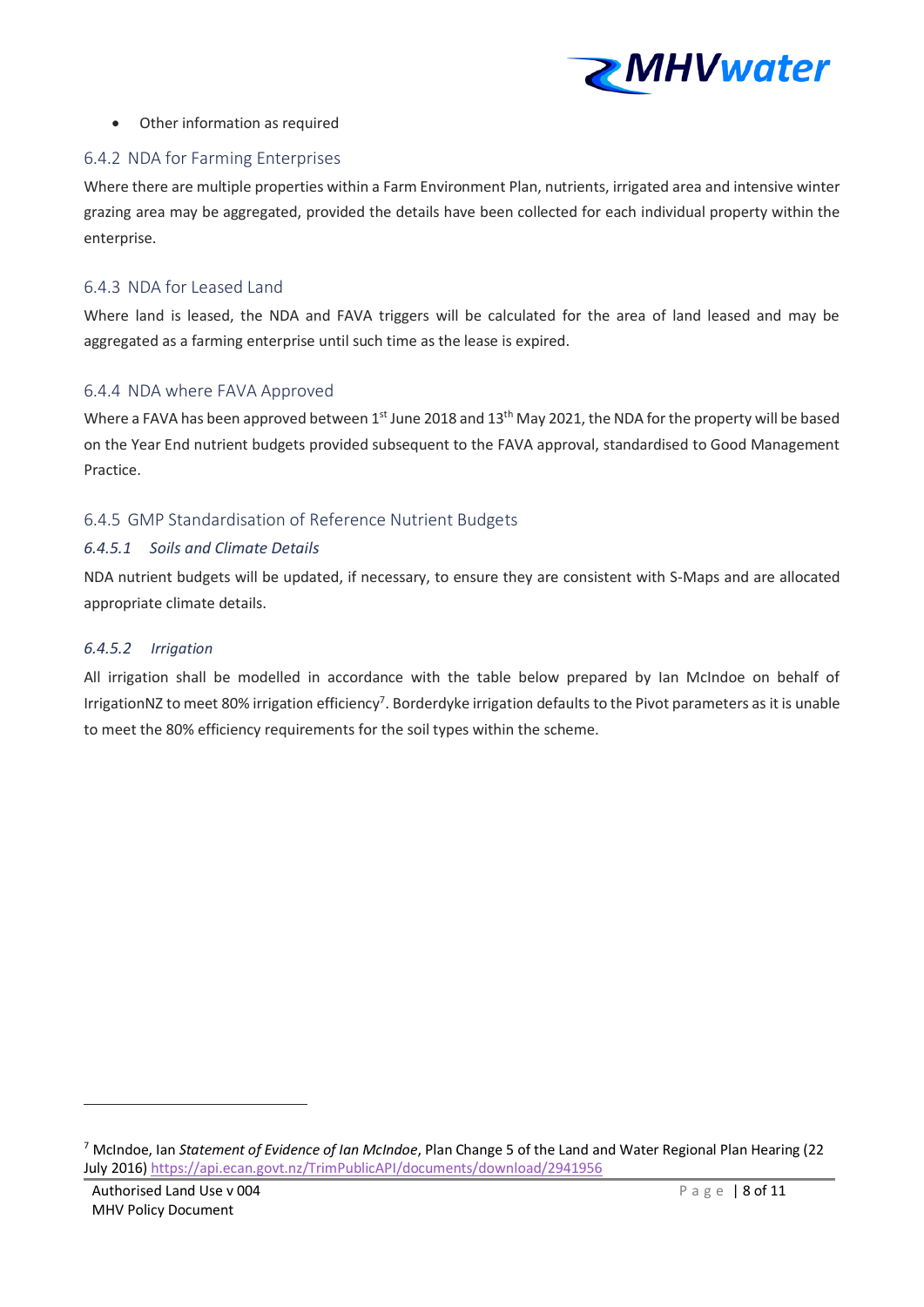

#### *Figure 1: Irrigation Efficiency GMP Modelling Rules*

| <b>Plant Available</b><br>Water capacity | <b>Irrigator</b> | <b>Irrigation</b> | <b>Application</b>  | <b>Return period</b> |
|------------------------------------------|------------------|-------------------|---------------------|----------------------|
|                                          |                  |                   |                     |                      |
| (mm)                                     | type             | trigger           | depth               | (days)               |
|                                          |                  | point             | (mm)                |                      |
|                                          |                  |                   |                     |                      |
| 30<br>40                                 |                  | 55%<br>60%        | 15                  | 3<br>3               |
|                                          |                  |                   | 15                  |                      |
| 50                                       |                  | 65%               | 15                  | 3                    |
| 60                                       |                  | 59%               | 15                  | 3                    |
| 70                                       |                  | 62%               | 15                  | 3                    |
| 80                                       |                  | 65%               | 15                  | 3                    |
| 90                                       | Pivot            | 64%               | 15                  | 3                    |
| 100                                      |                  | 66%               | 15                  | 4                    |
| 110                                      |                  | 68%               | 15                  | 4                    |
| 120                                      |                  | 65%               | 15                  | 4                    |
| 140                                      |                  | 69%               | 15                  | 5                    |
| 160                                      |                  | 72%               | 15                  | 5                    |
| 200                                      |                  | 77%               | 15                  | 5                    |
|                                          |                  |                   |                     |                      |
| <80                                      |                  |                   | As per centre-pivot |                      |
| 80                                       |                  | 65%               | 26                  | 6                    |
| 90                                       |                  | 64%               | 26                  | 6                    |
| 100                                      |                  | 66%               | 40                  | 9                    |
| 110                                      | Lateral move     | 68%               | 40                  | 9                    |
| 120                                      |                  | 65%               | 40                  | 12                   |
| 140                                      |                  | 69%               | 40                  | 12                   |
| 160                                      |                  | 72%               | 40                  | 12                   |
| 200                                      |                  | 77%               | 40                  | 12                   |
|                                          |                  |                   |                     |                      |
| < 80                                     |                  |                   | As per centre-pivot |                      |
| 80                                       |                  | 50%               | 50                  | 10                   |
| 90                                       |                  | 50%               | 50                  | 10                   |
| 100                                      | Rotary booms,    | 50%               | 50                  | 10                   |
| 110                                      | linear booms,    | 50%               | 50                  | 10                   |
| 120                                      | guns             | 55%               | 45                  | 12                   |
| 140                                      |                  | 55%               | 45                  | 12                   |
| 160                                      |                  | 55%               | 45                  | 12                   |
| 200                                      |                  | 60%               | 45                  | 12                   |
|                                          |                  |                   |                     |                      |
|                                          |                  |                   |                     |                      |
| < 60                                     |                  |                   | As per centre-pivot |                      |
| 60                                       |                  | 55%               | 33                  | 7                    |
| 70                                       |                  | 55%               | 33                  | 7                    |
| 80                                       |                  | 60%               | 33                  | 7                    |
| 90                                       | K Lines, long    | 60%               | 33                  | 7                    |
| 100                                      | laterals,        | 50%               | 65                  | 14                   |
| 110                                      | spraylines       | 50%               | 65                  | 14                   |
| 120                                      |                  | 50%               | 65                  | 14                   |
| 140                                      |                  | 55%               | 65                  | 14                   |
| 160                                      |                  | 60%               | 65                  | 14                   |
| 200                                      |                  | 68%               | 65                  | 14                   |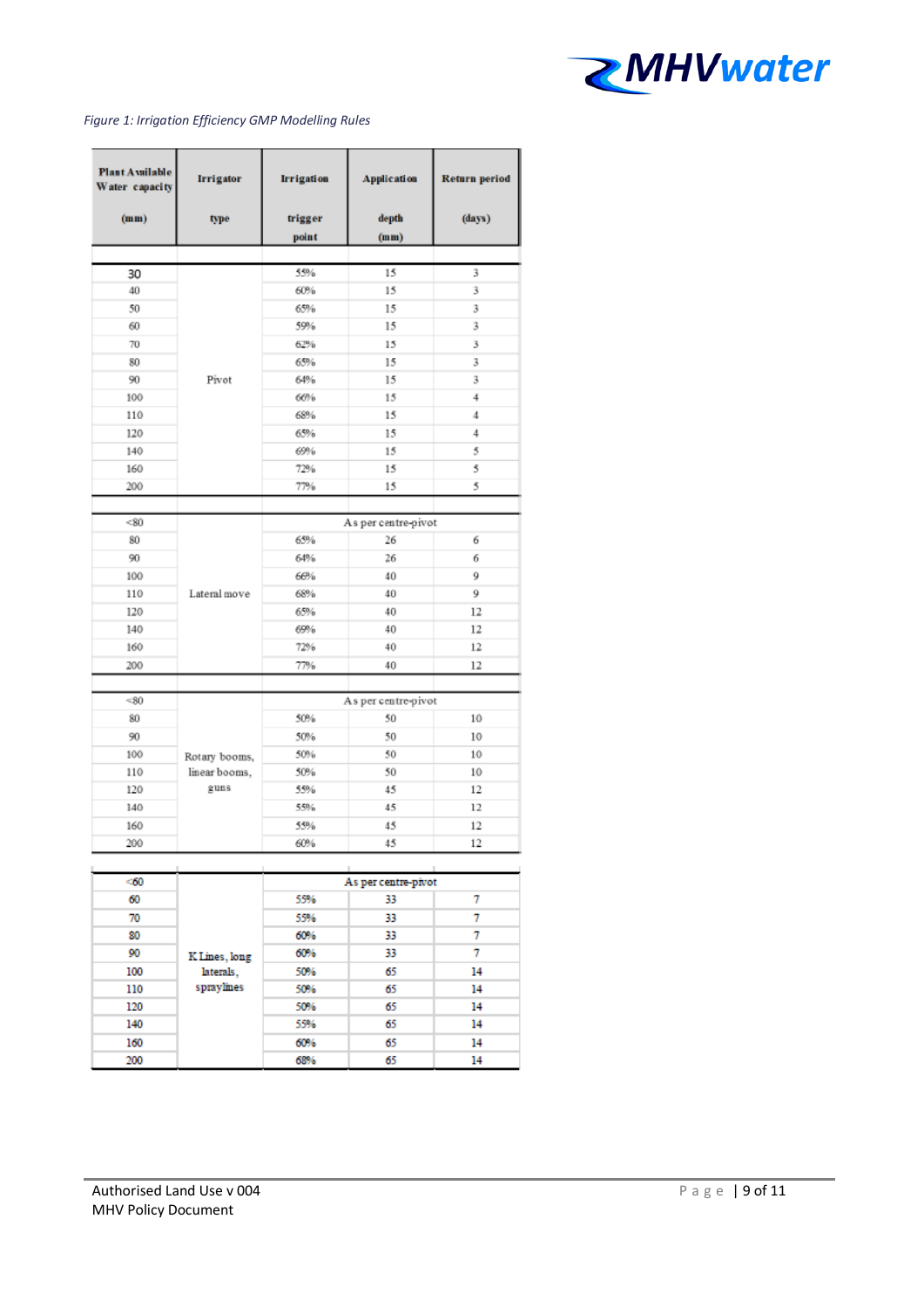

### **6.5 Audits and Nutrient Budgets**

All approved FAVA applications will trigger an FEP audit within 12 months of the variation being approved. As part of that audit process, MHV requires:

- 1. Year End Overseer nutrient budgets to be prepared for FEP Audits from 2022-23 Audit Season
- 2. Shareholders to maintain an active OverseerFM account

## **7. Decision Making Process**

With a clear policy framework, the recommendation process for all "High" Risk and "Significant Changes" will be delegated to an independent group with the appropriate skillsets. This is to protect against any perceived conflicts. The final decision is made by the MHV Board.

The Environmental Decision Panel (EDP) is appointed by the Board of MHV. The EDP objective is to support and to make independent recommendations in line with MHV Policy for Farm Activity Variation Applications. Recommendations from the EDP will be given a high weighting by the Board.

The members of the EDP comprise of two professionals in each of the following areas, Legal, Farm Systems and/or Nutrient Budgets. Additional skills can be co-opted onto the EDP at the discretion of the MHV Board.

A quorum of three panel members is required for a meeting to proceed. At least one from each discipline required to review and provide feedback before the EDP recommendation is confirmed

The FAVA applicant details will be disclosed to the EDP prior to the circulation of information and every EDP member must confirm they have no conflicts that would arise directly or indirectly as a result of sitting on that specific panel. Where there is any potential conflict this will be assessed by the CEO to confirm if the panel member participation is appropriate in that instance. Members of the EDP will be rotated on each panel with half yearly consistency sessions where all members participate.